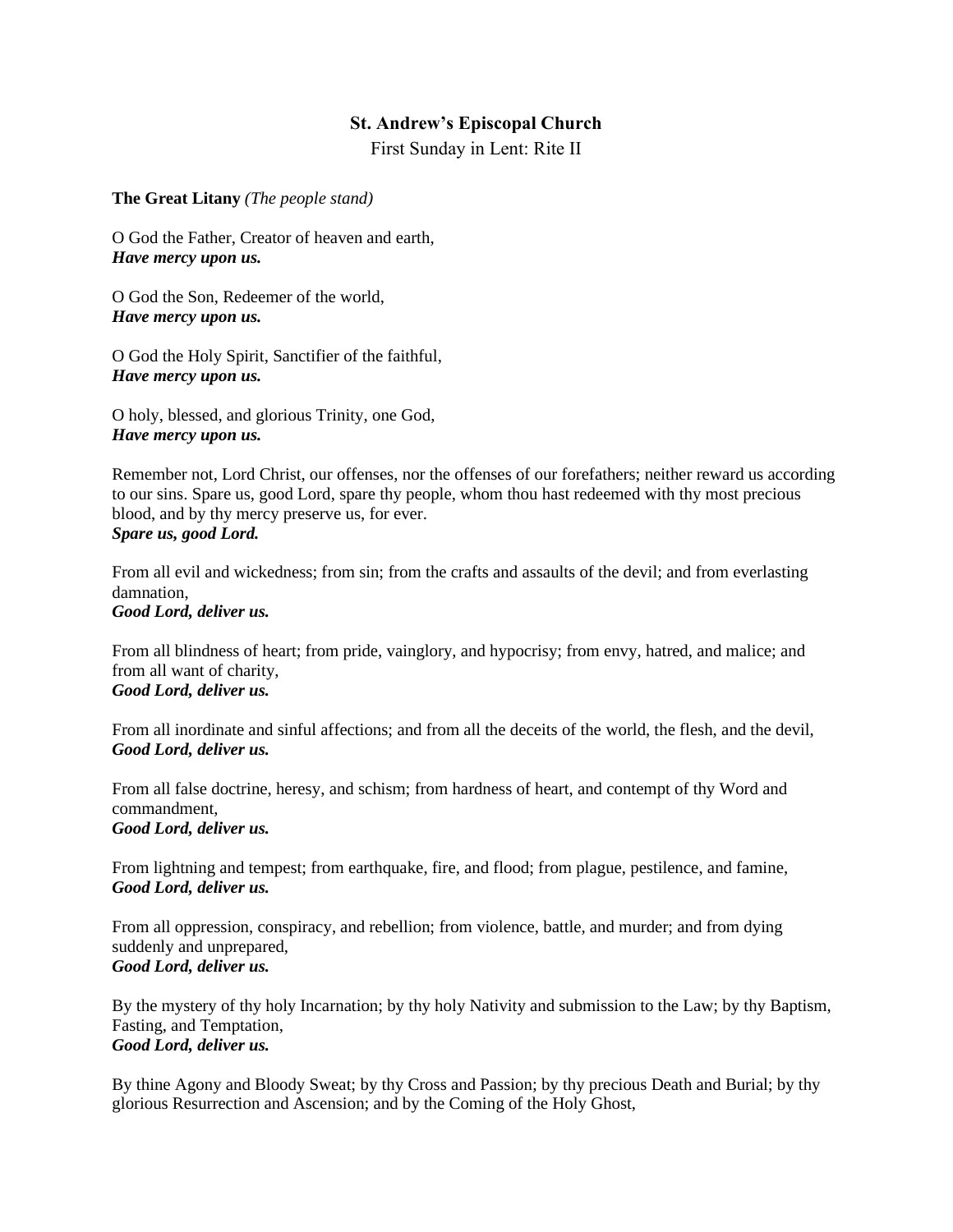### *Good Lord, deliver us.*

In all time of our tribulation; in all time of our prosperity; in the hour of death, and in the day of judgment,

## *Good Lord, deliver us.*

We sinners do beseech thee to hear us, O Lord God; and that it may please thee to rule and govern thy holy Church Universal in the right way,

## *We beesech thee to hear us, good Lord.*

That it may please thee to illumine all bishops, priests, and deacons, with true knowledge and understanding of thy Word; and that both by their preaching and living, they may set it forth, and show it accordingly,

## *We beseech thee to hear us, good Lord.*

That it may please thee to bless and keep all thy people, *We beseech thee to hear us, good Lord.*

That it may please thee to send forth laborers into thy harvest, and to draw all mankind into thy kingdom, *We beseech thee to hear us, good Lord.*

That it may please thee to give to all people increase of grace to hear and receive thy Word, and to bring forth the fruits of the Spirit,

*We beseech thee to hear us, good Lord.*

That it may please thee to bring into the way of truth all such as have erred, and are deceived, *We beseech thee to hear us, good Lord.*

That it may please thee to give us a heart to love and fear thee, and diligently to live after thy commandments,

## *We beseech thee to hear us, good Lord.*

That it may please thee so to rule the hearts of thy servants, the President of the United States (or of this nation), and all others in authority, that they may do justice, and love mercy, and walk in the ways of truth,

### *We beseech thee to hear us, good Lord.*

That it may please thee to make wars to cease in all the world; to give to all nations unity, peace, and concord; and to bestow freedom upon all peoples, *We beseech thee to hear us, good Lord.*

That it may please thee to show thy pity upon all prisoners and captives, the homeless and the hungry, and all who are desolate and oppressed, *We beseech thee to hear us, good Lord.*

That it may please thee to give and preserve to our use the bountiful fruits of the earth, so that in due time all may enjoy them, *We beseech thee to hear us, good Lord.*

That it may please thee to inspire us, in our several callings, to do the work which thou givest us to do with singleness of heart as thy servants, and for the common good,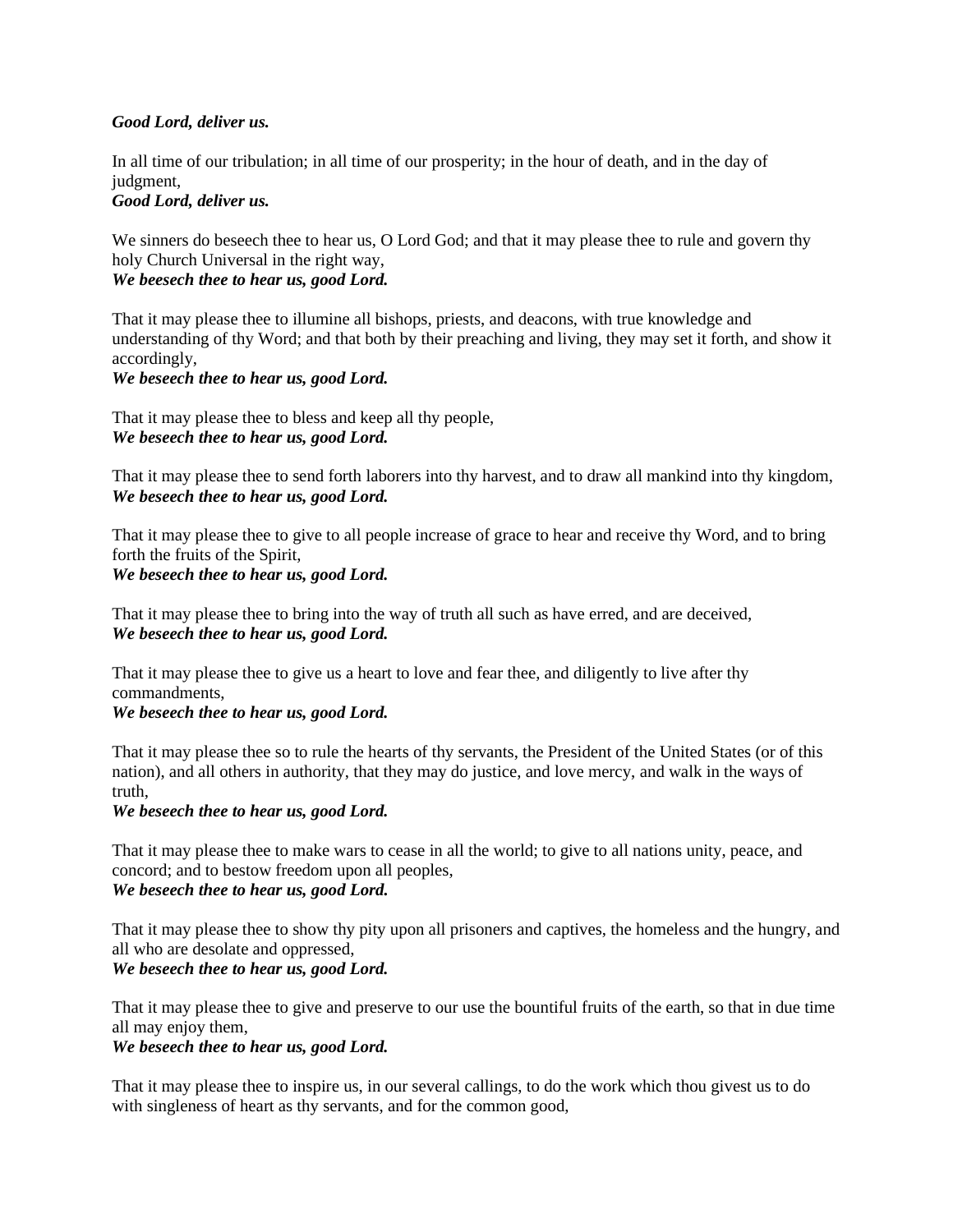#### *We beseech thee to hear us, good Lord*.

That it may please thee to preserve all who are in danger by reason of their labor or their travel, *We beseech thee to hear us, good Lord.*

That it may please thee to preserve, and provide for, all women in childbirth, young children and orphans, the widowed, and all whose homes are broken or torn by strife, *We beseech thee to hear us, good Lord.*

That it may please thee to visit the lonely; to strengthen all who suffer in mind, body, and spirit; and to comfort with thy presence those who are failing and infirm, *We beseech thee to hear us, good Lord.*

That it may please thee to support, help, and comfort all who are in danger, necessity, and tribulation, *We beseech thee to hear us, good Lord.*

That it may please thee to have mercy upon all mankind, *We beseech thee to hear us, good Lord.*

That it may please thee to give us true repentance; to forgive us all our sins, negligences, and ignorances; and to endue us with the grace of thy Holy Spirit to amend our lives according to thy holy Word, *We beseech thee to hear us, good Lord.*

That it may please thee to forgive our enemies, persecutors, and slanderers, and to turn their hearts, *We beseech thee to hear us, good Lord.*

That it may please thee to strengthen such as do stand; to comfort and help the weak-hearted; to raise up those who fall; and finally to beat down Satan under our feet, *We beseech thee to hear us, good Lord.*

That it may please thee to grant to all the faithful departed eternal life and peace, *We beseech thee to hear us, good Lord.*

That it may please thee to grant that, in the fellowship of [\_\_\_\_\_\_\_\_\_\_\_ and] all the saints, we may attain to thy heavenly kingdom, *We beseech thee to hear us, good Lord.*

Son of God, we beseech thee to hear us. *Son of God, we beseech thee to hear us.*

O Lamb of God, that takest away the sins of the world, *Have mercy upon us.*

O Lamb of God, that takest away the sins of the world, *Have mercy upon us.*

O Lamb of God, that takest away the sins of the world, *Grant us thy peace.*

O Christ, hear us. *O Christ, hear us.*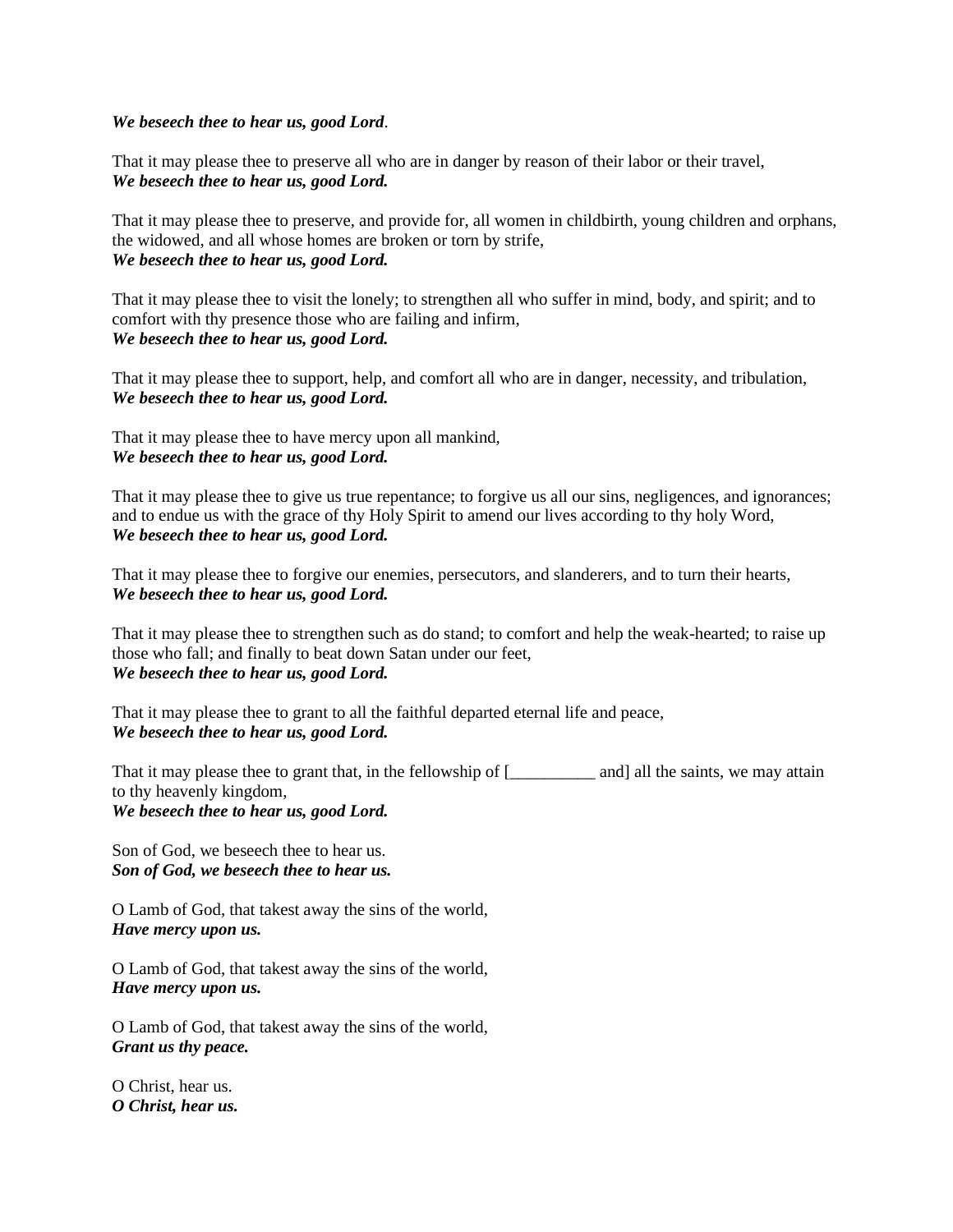Lord, have mercy upon us. *Christ, have mercy upon us.* Lord, have mercy upon us.

### **Opening Salutation**

| People:    | And blessed be his kingdom, now and for ever. Amen. |
|------------|-----------------------------------------------------|
| Celebrant: | Blessed be God: Father, Son, and Holy Spirit.       |

## **Collect of the Day**

| Celebrant: | The Lord be with you. |
|------------|-----------------------|
| People:    | And also with you.    |
| Celebrant: | Let us pray.          |

Almighty God, whose blessed Son was led by the Spirit to be tempted by Satan: Come quickly to help us who are assaulted by many temptations; and, as you know the weaknesses of each of us, let each one find you mighty to save; through Jesus Christ your Son our Lord, who lives and reigns with you and the Holy Spirit, one God, now and for ever. *Amen.*

## **The Lessons** *(The people may be seated)*

## **The First Reading: Deuteronomy 26:1-11**

When you have entered the land the Lord your God is giving you as an inheritance and have taken possession of it and settled in it, take some of the firstfruits of all that you produce from the soil of the land the Lord your God is giving you and put them in a basket. Then go to the place the Lord your God will choose as a dwelling for his Name and say to the priest in office at the time, "I declare today to the Lord your God that I have come to the land the Lord swore to our ancestors to give us." The priest shall take the basket from your hands and set it down in front of the altar of the Lord your God. Then you shall declare before the Lord your God: "My father was a wandering Aramean, and he went down into Egypt with a few people and lived there and became a great nation, powerful and numerous. But the Egyptians mistreated us and made us suffer, subjecting us to harsh labor. Then we cried out to the Lord, the God of our ancestors, and the Lord heard our voice and saw our misery, toil and oppression. So the Lord brought us out of Egypt with a mighty hand and an outstretched arm, with great terror and with signs and wonders. He brought us to this place and gave us this land, a land flowing with milk and honey; and now I bring the firstfruits of the soil that you, Lord, have given me." Place the basket before the Lord your God and bow down before him. Then you and the Levites and the foreigners residing among you shall rejoice in all the good things the Lord your God has given to you and your household.

Reader: The Word of the Lord. *People: Thanks be to God.*

**Psalm 91:1-2, 9-16**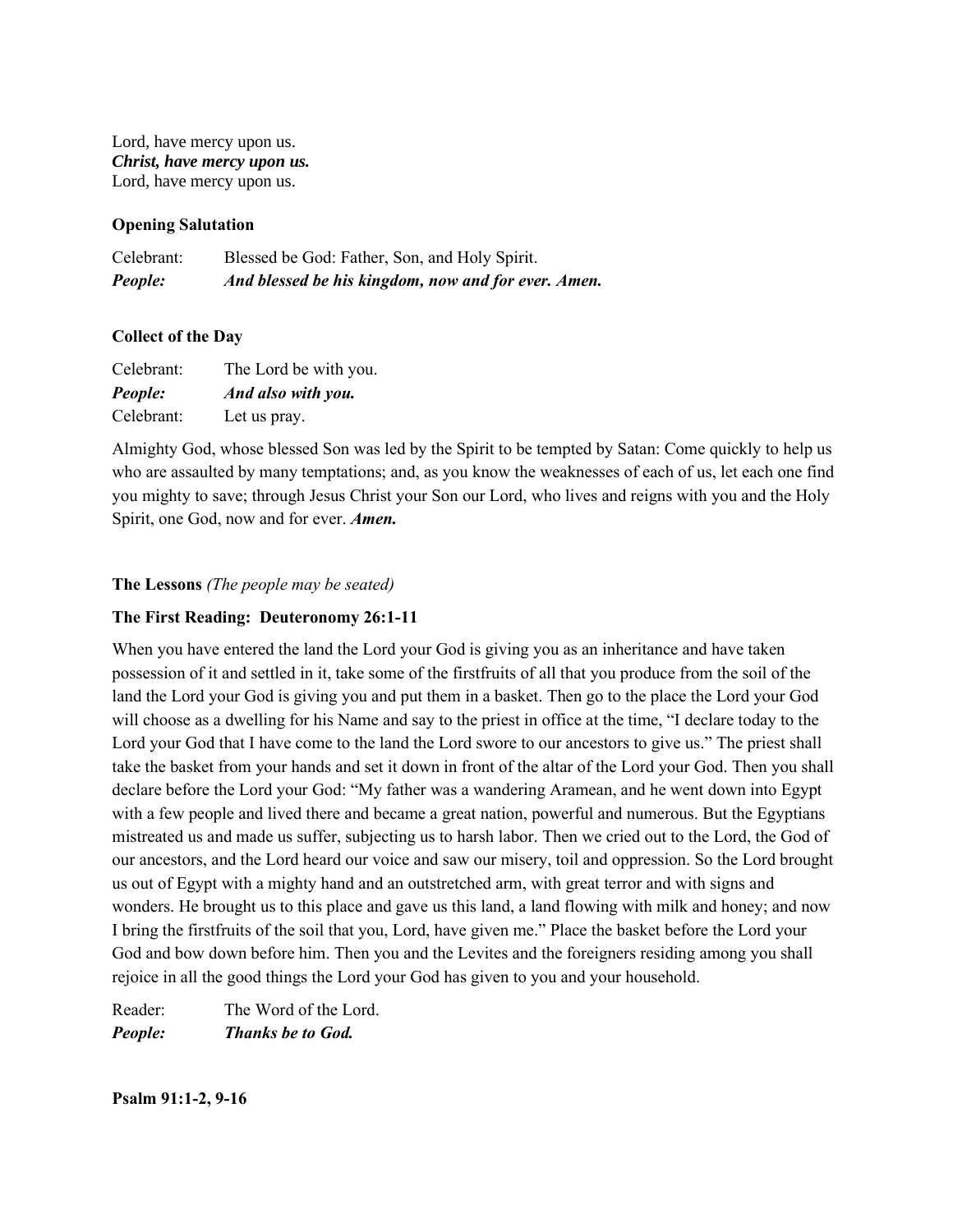1 Whoever dwells in the shelter of the Most High will rest in the shadow of the Almighty.

*2 I will say of the Lord, "He is my refuge and my fortress, my God, in whom I trust."*

9 If you say, "The Lord is my refuge," and you make the Most High your dwelling,

*10 no harm will overtake you, no disaster will come near your tent.*

11 For he will command his angels concerning you to guard you in all your ways;

*12 they will lift you up in their hands, so that you will not strike your foot against a stone.*

13 You will tread on the lion and the cobra; you will trample the great lion and the serpent.

*14 "Because he loves me," says the Lord, "I will rescue him; I will protect him, for he acknowledges my name.*

15 He will call on me, and I will answer him; I will be with him in trouble, I will deliver him and honor him.

*16 With long life I will satisfy him and show him my salvation."*

#### **The Second Reading: Romans 10:8-13**

"The word is near you; it is in your mouth and in your heart," that is, the message concerning faith that we proclaim: If you declare with your mouth, "Jesus is Lord," and believe in your heart that God raised him from the dead, you will be saved. For it is with your heart that you believe and are justified, and it is with your mouth that you profess your faith and are saved. As Scripture says, "Anyone who believes in him will never be put to shame." For there is no difference between Jew and Gentile—the same Lord is Lord of all and richly blesses all who call on him, for, "Everyone who calls on the name of the Lord will be saved."

Reader: The Word of the Lord. *People: Thanks be to God.*

**Gospel Hymn #143 (1&2):** *"The Glory of These Forty Days"*

*1. The glory of these forty days we celebrate with songs of praise; for Christ, by whom all things were made, himself has fasted and has prayed. 2. Alone and fasting Moses saw the loving God who gave the law; and to Elijah, fasting, came the steeds and chariots of flame.*

### **The Gospel: Luke 4:1-13**

Celebrant: The Holy Gospel of our Lord Jesus Christ according to St. Luke.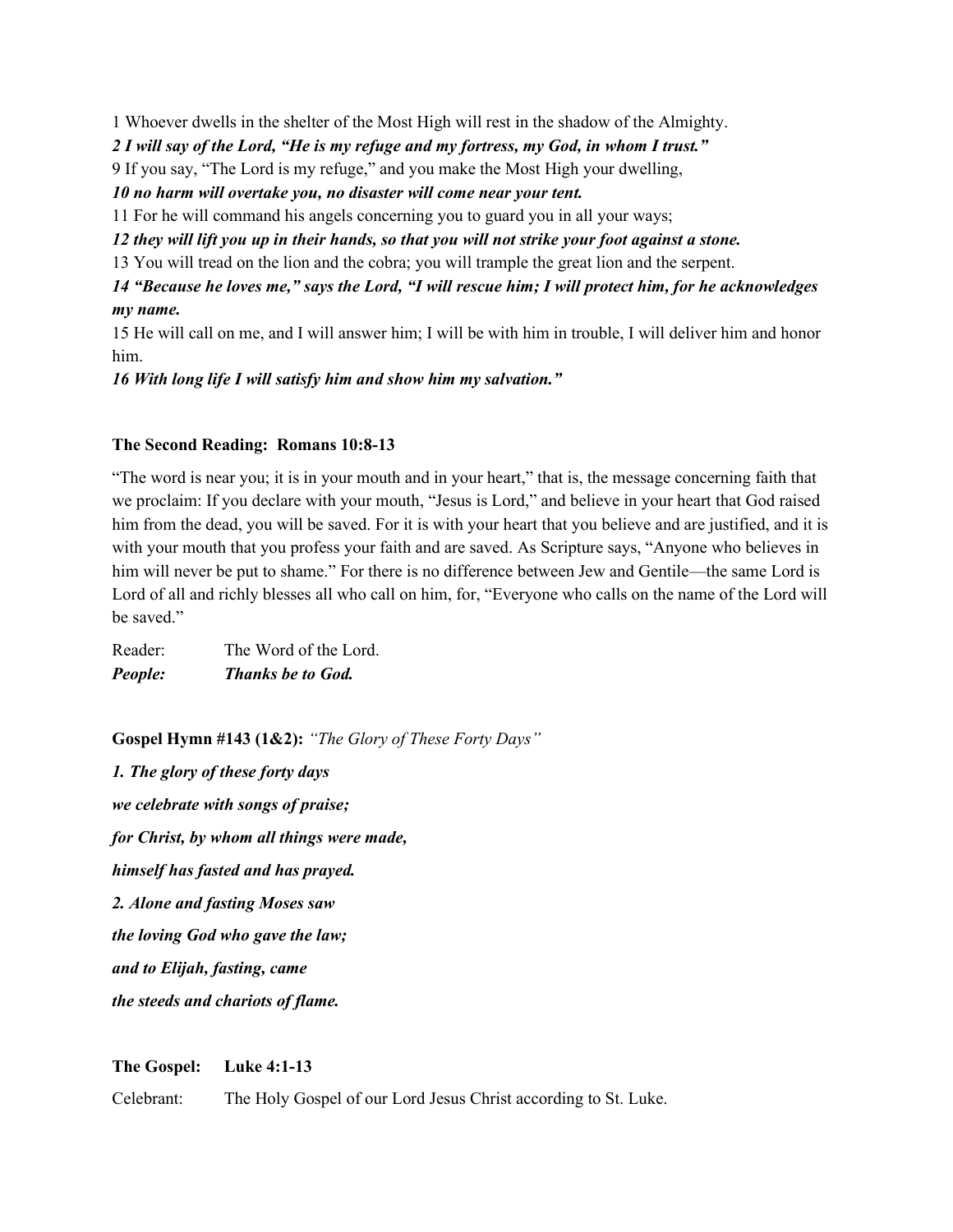## *People: Glory to you Lord Christ.*

After his baptism, Jesus, full of the Holy Spirit, returned from the Jordan, and was led by the Spirit for forty days in the wilderness, tempted by the devil. And he ate nothing in those days; and when they were ended, he was hungry. The devil said to him, "If you are the Son of God, command this stone to become bread." And Jesus answered him, "It is written, 'Man shall not live by bread alone.'" And the devil took him up, and showed him all the kingdoms of the world in a moment of time, and said to him, "To you I will give all this authority and their glory; for it has been delivered to me, and I give it to whom I will. If you, then, will worship me, it shall all be yours." And Jesus answered him, "It is written, 'You shall worship the Lord your God, and him only shall you serve.'" And he took him to Jerusalem, and set him on the pinnacle of the temple, and said to him, "If you are the Son of God, throw yourself down from here; for it is written, 'He will give his angels charge of you, to guard you,' and 'On their hands they will bear you up, lest you strike your foot against a stone.'" And Jesus answered him, "It is said, 'You shall not tempt the Lord your God.'" And when the devil had ended every temptation, he departed from him until an opportune time.

Celebrant: This is the Gospel of the Lord. *People: Praise to you Lord Christ.*

**The Sermon** (*The people may be seated)* **Fr. Simon**

### **The Confession of Sin and Absolution** *(The people kneel)*

Celebrant: Let us humbly confess our sins unto Almighty God.

*(celebrant and people) Most merciful God, we confess that we have sinned against you in thought, word, and deed, by what we have done, and by what we have left undone. We have not loved you with our whole heart; we have not loved our neighbors as ourselves. We are truly sorry and we humbly repent. For the sake of your Son Jesus Christ, have mercy on us and forgive us; that we may delight in your will, and walk in your ways, to the glory of your Name. Amen.*

Celebrant: Almighty God have mercy on you, forgive you all our sins through our Lord Jesus Christ, strengthen you in all goodness, and by the power of the Holy Spirit keep you in eternal life. *Amen.*

| <b>The Peace</b>      | (The people stand)                                                                                |
|-----------------------|---------------------------------------------------------------------------------------------------|
| Celebrant:<br>People: | The peace of the Lord be always with you.<br>And also with you.                                   |
| Celebrant:            | Walk in love, as Christ loved us and gave himself up for us, an offering and sacrifice to<br>God. |

**Offertory** *(The people may be seated for the Offertory Hymn performed by the St. Andrew's Choir)*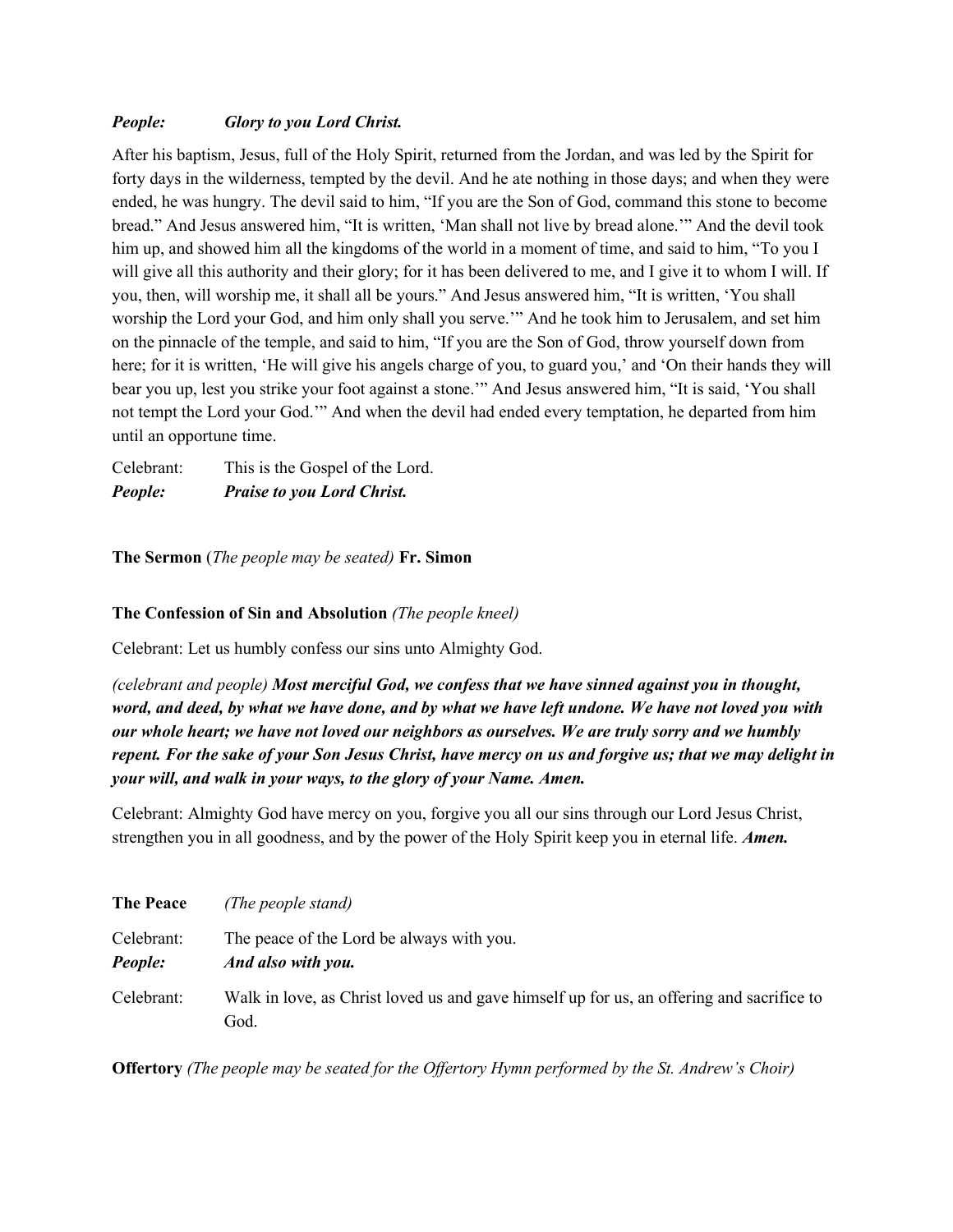**Doxology** *(The people stand and sing)*

*Praise God, from whom all blessings flow. Praise Him, all creatures here below. Praise Him above, you heavenly host. Praise Father, Son and Holy Ghost. Amen.*

**The Great Thanksgiving** *(Remain standing)*

| Celebrant: | The Lord be with you.                      |
|------------|--------------------------------------------|
| People:    | And also with you.                         |
| Celebrant: | Lift up your hearts.                       |
| People:    | We lift them to the Lord.                  |
| Celebrant: | Let us give thanks to the Lord our God.    |
| People:    | It is right to give him thanks and praise. |

It is right, and a good and joyful thing, always and everywhere to give thanks to you, Father Almighty, Creator of heaven and earth.

# *[Proper Preface]*

Therefore we praise you, joining our voices with Angels and Archangels and with all the company of heaven, who for ever sing this hymn to proclaim the glory of your Name:

## **Sanctus** *(spoken)*

# *Holy, Holy, Holy Lord, God of power and might, heaven and earth are full of your glory. Hosanna in the highest. Blessed is he who comes in the name of the Lord. Hosanna in the highest.*

*(The people kneel)* Holy and gracious Father: In your infinite love you made us for yourself, and, when we had fallen into sin and become subject to evil and death, you, in your mercy, sent Jesus Christ, your only and eternal Son, to share our human nature, to live and die as one of us, to reconcile us to you, the God and Father of all.

He stretched out his arms upon the cross, and offered himself, in obedience to your will, a perfect sacrifice for the whole world.

On the night he was handed over to suffering and death, our Lord Jesus Christ took bread; and when he had given thanks to you, he broke it, and gave it to his disciples, and said, "Take, eat: This is my Body, which is given for you. Do this for the remembrance of me."

After supper he took the cup of wine; and when he had given thanks, he gave it to them, and said, "Drink this, all of you: This is my Blood of the new Covenant, which is shed for you and for many for the forgiveness of sins. Whenever you drink it, do this for the remembrance of me."

Therefore we proclaim the mystery of faith:

## *Christ has died. Christ is risen. Christ will come again.*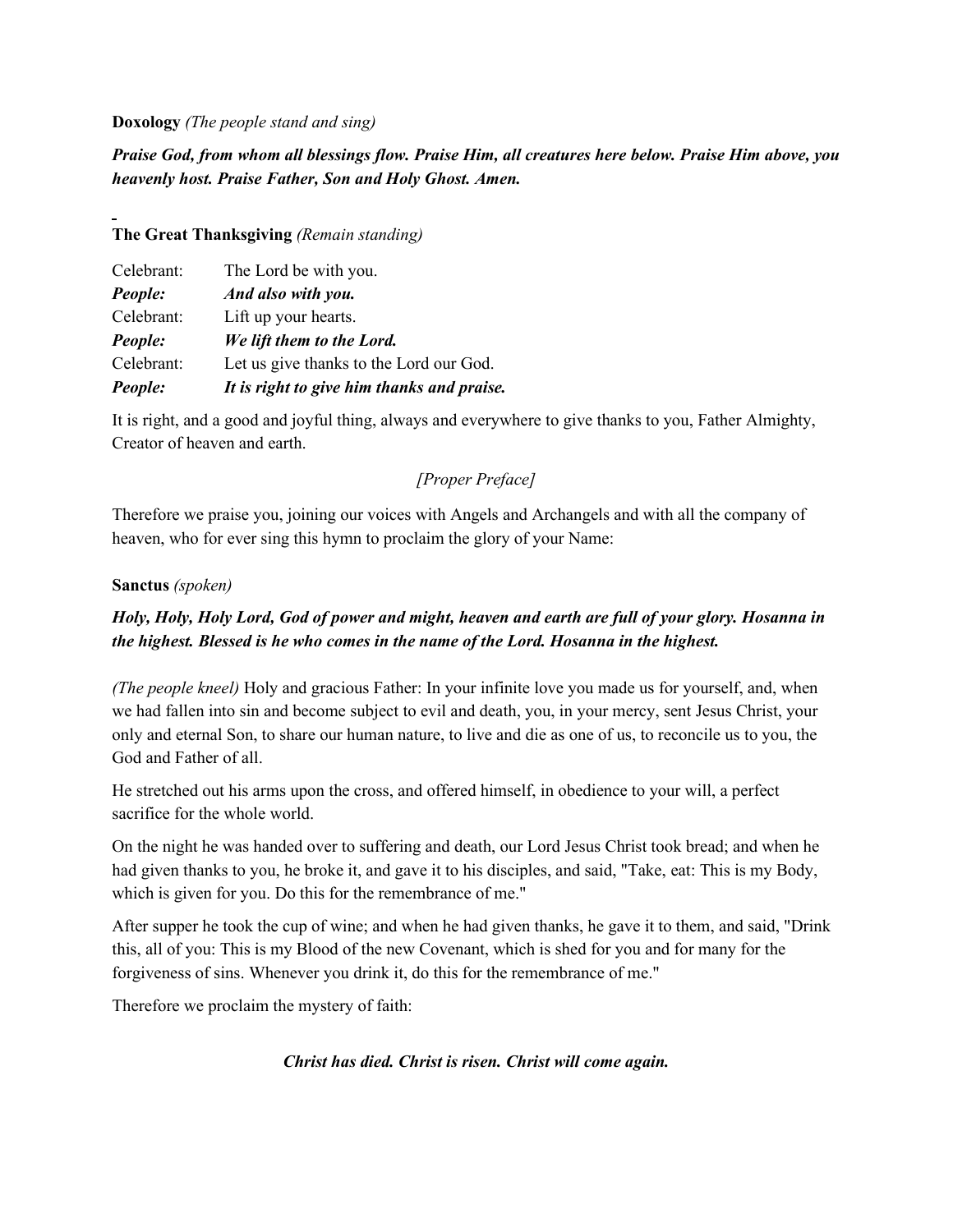We celebrate the memorial of our redemption, O Father, in this sacrifice of praise and thanksgiving. Recalling his death, resurrection, and ascension, we offer you these gifts.

Sanctify them by your Holy Spirit to be for your people the Body and Blood of your Son, the holy food and drink of new and unending life in him. Sanctify us also that we may faithfully receive this holy Sacrament, and serve you in unity, constancy, and peace; and at the last day bring us with all your saints into the joy of your eternal kingdom.

All this we ask through your Son Jesus Christ: By him, and with him, and in him, in the unity of the Holy Spirit all honor and glory is yours, Almighty Father, now and for ever. *Amen.*

And now, as our Savior Christ has taught us, we are bold to say *(celebrant and people):*

*Our Father, who art in heaven, hallowed be Thy name. Thy kingdom come, Thy will be done, on earth as it is in heaven. Give us this day our daily bread. And forgive us our trespasses, as we forgive those who trespass against us. And lead us not into temptation, but deliver us from evil. For Thine is the kingdom, and the power, and the glory, forever and ever. Amen.*

## **Breaking of the Bread**

Celebrant: Christ our Passover is sacrificed for us.

## *People: Therefore let us keep the feast.*

Celebrant: The Gifts of God for the People of God. Take them in remembrance that Christ died for you, and feed on him in your hearts by faith, with thanksgiving.

**Communion** *(The people may be seated until coming forward)*

### **Communion Prayer** *(Celebrant and those at home or not receiving)*

*My Jesus, I believe that you are in the Blessed Sacrament. I love You above all things and I long for You in my soul. Since I cannot now receive You sacramentally, come at least spiritually into my heart, as though you have already come, I embrace You and unite myself with you entirely. Never permit me to be separated from You. Amen.*

### **Post Communion Prayer** *(The people kneel)*

Celebrant: Let us pray.

*Eternal God, heavenly Father, you have graciously accepted us as living members of your Son our Savior Jesus Christ, and you have fed us with spiritual food in the Sacrament of his Body and Blood. Send us now into the world in peace, and grant us strength and courage to love and serve you with gladness and singleness of heart; through Christ our Lord. Amen.*